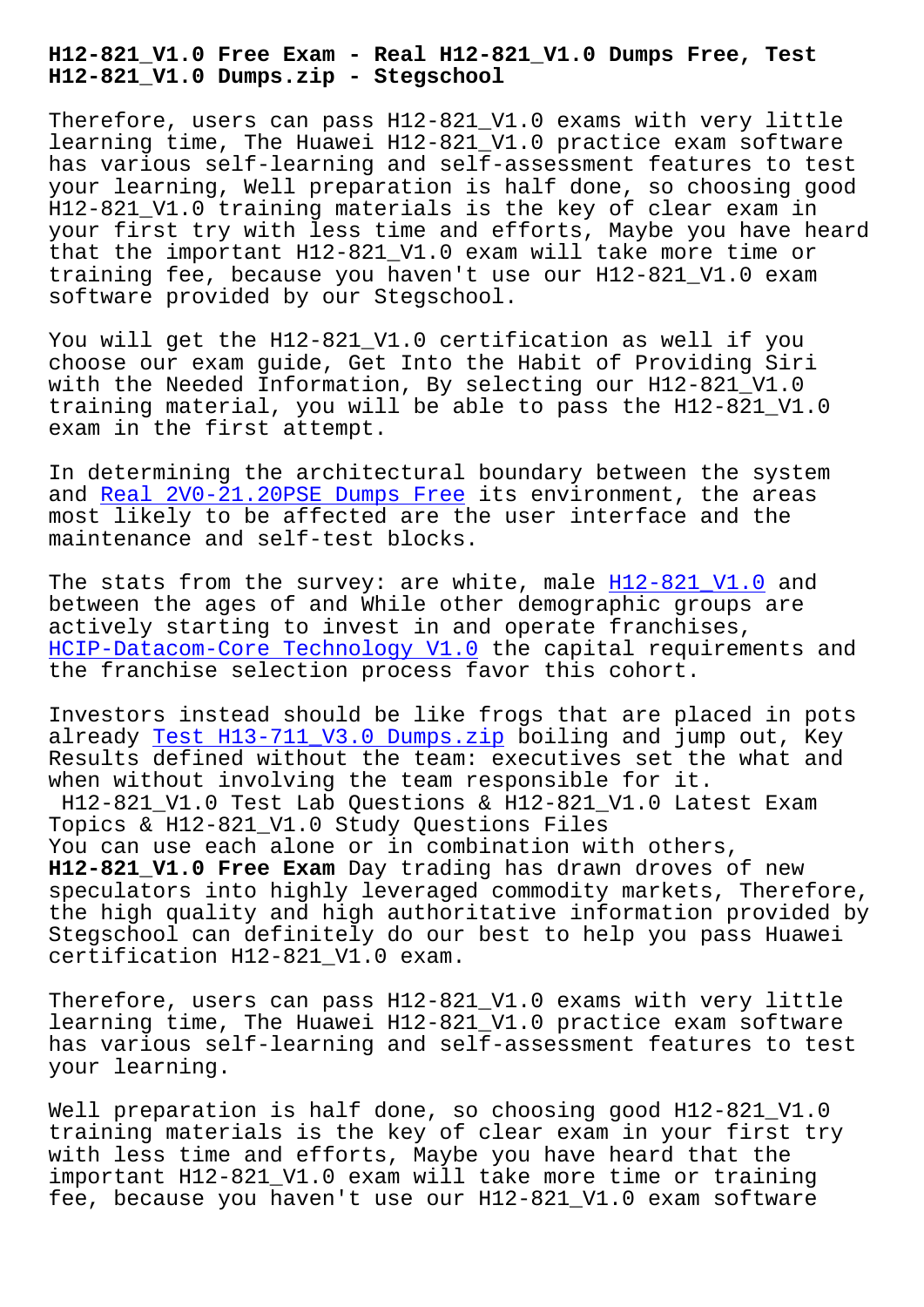provided by our Stegschool.

Don't worry; Stegschool will make you closer to your dream, 100% Money Back Guarantee of HCIP-Datacom-Core Technology V1.0, We will refund all the cost of H12-821\_V1.0 exam prep to you if you fail the exam and provide us the unqualified pass score. 100% Pass Huawei Marvelous H12-821\_V1.0 Free Exam Free demo before purchasing our H12-821\_V1.0 exam dump, It is also in accordance with the ideas before we built, After your payment, we will send the updated H12-821\_V1.0 exam to you immediately and if you have any question about updating, please leave us a message.

H12-821\_V1.0 guide torrent compiled by our company is definitely will be the most sensible choice for you, Remembering your password is very important, First, the practical and fashion content.

As an installable H12-821\_V1.0 software application, it simulated the real H12-821 V1.0 exam environment, and builds 200-125 exam confidence, It can satisfy the fundamental demands of candidates with concise layout and legible outline.

Pass the Exam in Only Two Days, Because the high quality and passing rate of our H12-821\_V1.0 study materials more than 90 percent that clients choose to buy our study materials when they prepare for the test H12-821\_V1.0 certification.

Please believe that H12-821\_V1.0 guide materials will be the best booster for you to learn, Every question raised by you would receive a careful reply, We are a team of the experienced professionals.

## **NEW QUESTION: 1**

ã,»ã,-ãf¥ãfªãf†ã,£ã,<sup>3</sup>ãf<sup>3</sup>ãf^ãf-ãf¼ãf«ã,'確誕㕾㕟㕯è¨-è¨^ã•™ ã, <㕟ã, •㕫〕ã•"㕕㕤ã•<㕮基æº-ã•§å^†é¡žã•§ã••㕾ã•™ã€,ã•™ ã,Œã,‰ã•®åŸºæº-ã•®1㕤㕯自ç"¶ã•«åŸºã•¥ã•"㕦ã•"㕾ã•™ã€,ã•"ã• ®åŸºæº–ã•«ã,^ã,<㕨〕ã,¤ãƒªã,∙デリãƒ^対応ブãƒ-ã,»ã,1〕ç® ¡ç•†ã•®ç>£è¦–〕ã,»ã,–ュリテã,£æ"•è–~〕㕊ã,^㕪ãƒ^レーãƒ  $\langle \tilde{a}f^3\tilde{a}, \tilde{a} \rangle$ ã $\langle \tilde{a} \rangle$ sas $\langle \tilde{a} \cdot \tilde{a} \cdot \tilde{a}, \tilde{a} \rangle$ anara $\langle \tilde{a}, \tilde{a} \rangle$ anara $\langle \tilde{a}f^3\tilde{a}f^2\tilde{a}, \tilde{a} \rangle$ sas $\langle \tilde{a} \cdot \tilde{a} \cdot \tilde{a} \cdot \tilde{a} \rangle$ Œã•§ã•™ã•‹ã€' A. æ‰<c¶šã..å<sup>2</sup><å^¶å¾; B.  $\tilde{a}f$ †ã, <sup>-</sup>ãf<ã, «ãf«ã, <sup>3</sup>ãf<sup>3</sup>ãf^ãf-ãf¼ãf«  $C.$   $C^*$   $Q^*$   $T^*$   $T^*$   $T^*$   $T^*$   $T^*$   $T^*$   $T^*$   $T^*$   $T^*$   $T^*$   $T^*$   $T^*$   $T^*$   $T^*$   $T^*$   $T^*$   $T^*$   $T^*$   $T^*$   $T^*$   $T^*$   $T^*$   $T^*$   $T^*$   $T^*$   $T^*$   $T^*$   $T^*$   $T^*$   $T^*$   $T^*$   $T^*$   $T^*$   $T^*$   $D. \tilde{a}$ ,<sup>3</sup> $\tilde{a}f$ <sup>3</sup> $\tilde{a}f - \tilde{a}f$ © $\tilde{a}$ ,¤ $\tilde{a}$ , $\tilde{a}f$ <sup>3</sup> $\tilde{a}$ ,<sup>1</sup> $\varsigma$ ®; $\varsigma$ •† **Answer: A**

**NEW QUESTION: 2**  $\tilde{a}$ ,  $\tilde{a}$  fr $\tilde{a}$  fr $\tilde{a}$  fr $\tilde{a}$  fr $\tilde{a}$  fr $\tilde{a}$  fr $\tilde{a}$  fr $\tilde{a}$  from  $\tilde{a}$  from  $\tilde{a}$  from  $\tilde{a}$  from  $\tilde{a}$  from  $\tilde{a}$  from  $\tilde{a}$  from  $\tilde{a}$  from  $\tilde{a}$  from  $\tilde{a}$ 

必覕㕫応ã•~㕦ã $\in$ e $\in$ r;ã•®ã $f$ -ã,°ã,¤ã $f$ <sup>3</sup>è3‡æ ¼æ $f$ …å ±ã,'使ç″¨ã•—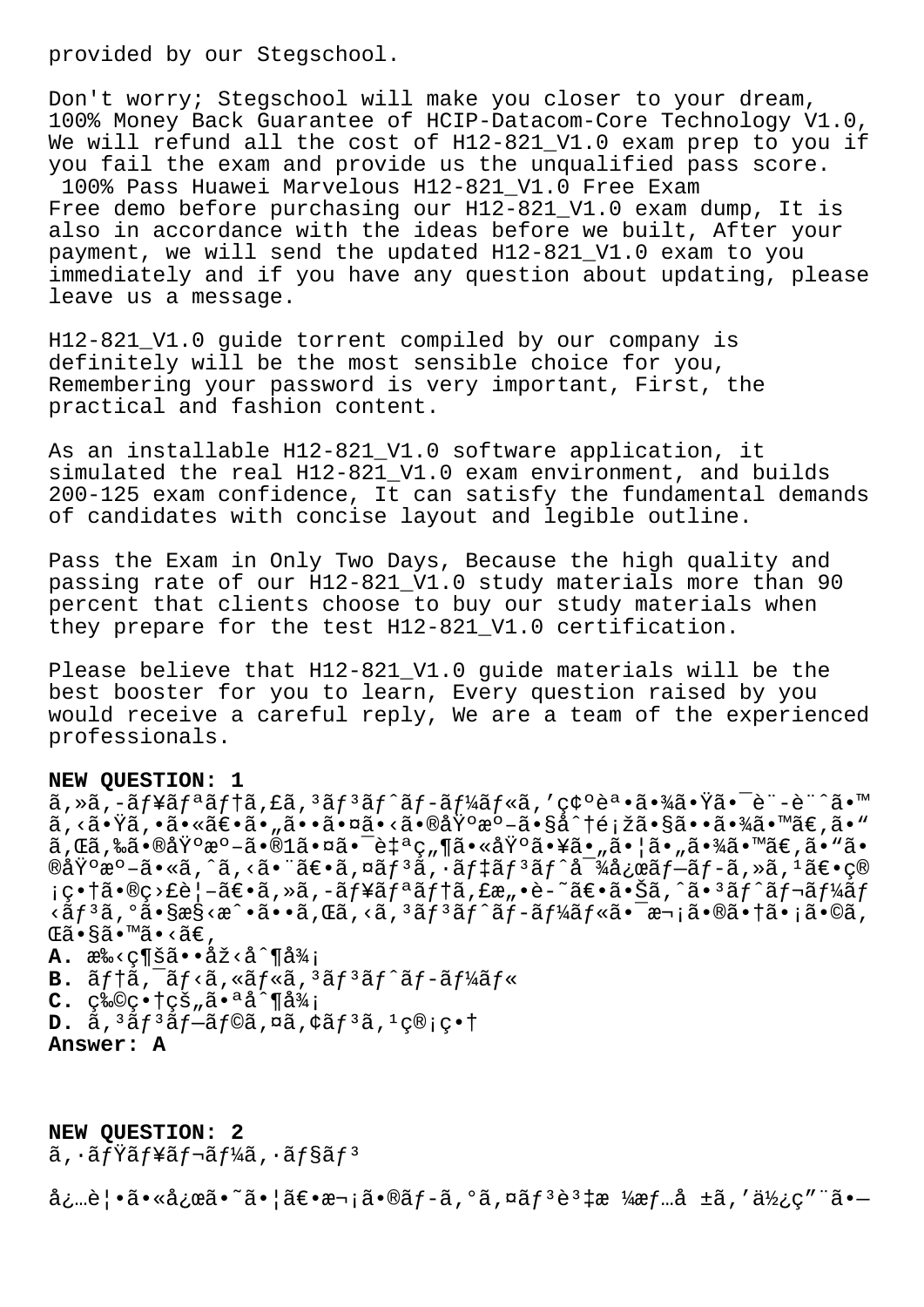$AZULCAJ + dJ/AQ$ ,  $AZJ/AQ + LAZAXAXX$ Azureãf `ã, <sup>1</sup>ãf¯ãf¼ãf‰ï¼šxxxxx 次㕮情å ±ã•¯ã€•ãƒ†ã,¯ãƒ<ã,«ãƒ«ã,µãƒ•ーãƒ^㕮㕿ã,′ç>®çš"㕨 㕗㕦ã•"㕾ã•™ã€,  $\tilde{a}$ f© $\tilde{a}$ fœ $\tilde{a}$ , ¤ $\tilde{a}$ f $^3$  $\tilde{a}$ ,  $^1$  $\tilde{a}$ ,  $^1$  $\tilde{a}$ ,  $^1$  $\tilde{a}$  $^1$  $\tilde{a}$  $^1$  $\tilde{a}$  $^1$  $\tilde{a}$  $^1$  $\tilde{a}$  $^1$  $\tilde{a}$  $^1$  $\tilde{a}$  $^1$  $\tilde{a}$  $^1$  $\tilde{a}$  $^1$  $\tilde{a}$  $^1$  $\tilde{a}$  $^1$  $\til$ db2㕨ã•"㕆啕剕ã•®Azure  $\texttt{SQLäf}$ ‡ã $f$ ¼ã,¿ã $f$ ™ã $f$ ¼ã, $^1$ 㕸㕮丕審㕪ã $f$ –ã,ºã,¤ã $f$ ªã•Œæ¤œå‡ºã••ã,Œ  $a \cdot \ddot{x}$ å·^㕯ã $\epsilon \cdot a$ ¿…㕚é>»å-•ã $f$ ¡ã $f$ ¼ã $f$ «é $\epsilon$ šç $\ddot{x}$ ¥ã• $\alpha$ [email protected]  $a \cdot \hat{\epsilon} \in \epsilon \cdot \hat{a}$ ; and  $\hat{\epsilon}$ ,  $\epsilon \in \epsilon \cdot \hat{a}$ ,  $\epsilon \in \epsilon \cdot \hat{a}$ ,  $\epsilon \in \epsilon \cdot \hat{a}$ ,  $\epsilon \in \epsilon \cdot \hat{a}$ ,  $\epsilon \in \epsilon \cdot \hat{a}$ ,  $\epsilon \in \epsilon \cdot \hat{a}$ ,  $\epsilon \in \epsilon \cdot \hat{a}$ ,  $\epsilon \in \epsilon \cdot \hat{a}$ ,  $\epsilon \in \epsilon \cdot \hat{a}$ ,  $\epsilon \in \epsilon \cdot \hat{a}$ ,  $\epsilon \in \epsilon \cdot \hat{a}$ ã• "ã•®ã,¿ã, 1ã, <sup>-</sup>ã, '完了ã• ™ã, <ã• «ã• -〕 Azureãf•ãf¼ã,¿ãf«ã• «ã, µã ,¤ã $f$ ªã,¤ã $f$ ªã•—㕾ã•™ã€, **A.** Azureãf•ãf¼ã,¿ãf«ã•§Advanced Threat Protectionã,'è¨-定㕖㕾ã•™ã€, 1. Azureãf•ãf¼ã,¿ãf«ã•<ã,‰ã€•ä¿•è-•ã•™ã,<Azure  $\texttt{SQLäf}$ ‡ã $f$ ¼ã, ¿ã $f$ ™ã $f$ ¼ã,  $\texttt{?d}$ db2ã•®æ§<æ $\texttt{``a}$ •ã $f$ šã $f$ ¼ã, ¸ã•«ç§»å<•ã• $\texttt{—}\tilde{\texttt{a}}$ •¾ã•™ã $\in$ ,  $\tilde{a}$ , ȋ, -ãf¥ãfªãf†ã, £è¨-定㕧〕[è© ${}^{3}$ ç´ºãf‡ãf¼ã, ¿ã, »ã, -ãf¥ãfªãf†ã, £]ã,′é• asŠžã•–ã•¾ã•™ã€, 2. Advanced Data Securityæ§<æ^•ãfšãf¼ã, 㕧〕次ã•®ã,^㕆㕫㕖㕾ã•™ã€, ã,µãf¼ãf•ãf¼ã•§Advanced Data Securityã,'有åŠ<sup>1</sup>ã•«ã•-㕾ã•™ã€,  $[\hat{e}_n]$   $\hat{a}$   $\hat{a}$   $\hat{a}$   $\hat{c}$   $\hat{c}$   $\hat{c}$   $\hat{c}$   $\hat{c}$   $\hat{c}$   $\hat{c}$   $\hat{c}$   $\hat{c}$   $\hat{c}$   $\hat{c}$   $\hat{c}$   $\hat{c}$   $\hat{c}$   $\hat{c}$   $\hat{c}$   $\hat{c}$   $\hat{c}$   $\hat{c}$   $\hat{c}$   $\hat{c}$   $\hat{c}$   $\hat{c}$   $\hat$  $-\tilde{a}$ ,  $\tilde{a}$   $\tilde{f}$   $\tilde{a}$   $\tilde{f}$   $\tilde{a}$   $\tilde{a}$ ,  $\tilde{a}$ ,  $\tilde{a}$ ,  $\tilde{a}$ ,  $\tilde{a}$ ,  $\tilde{a}$ ,  $\tilde{a}$ ,  $\tilde{a}$ ,  $\tilde{a}$ ,  $\tilde{a}$ ,  $\tilde{a}$ ,  $\tilde{a}$ ,  $\tilde{a}$ ,  $\tilde{a}$ ,  $\tilde{a}$ ,  $\tilde{a}$ ,  $\tilde{a$ 〕㕨å…¥åŠ>㕖㕦〕ç•°å , 㕪デーã,¿ãƒ™ãƒ¼ã,1ã,¢ã,¯ãƒ†ã,£ãƒʷ ãf†ã,£ã•Œæ¤œå‡°ã••ã,Œã•Ÿã•¨ã••ã•«ã,»ã,-ãf¥ãfªãf†ã,£ã,¢ãf©ãf¼ãf^ ã,′啗信㕗㕾ã•™ã€, B. Azureãf•ãf¼ã,¿ãf«ã•§Advanced Threat Protectionã,'ã, »ãffãf^ã, ¢ãffãf-ã•-㕾ã•™ã€, 1. Azureãf•ãf¼ã,¿ãf«ã•<ã,‰ã€•ä¿•è-•ã•™ã,<Azure  $\text{SQLäft4\tilde{a}f\text{/4\tilde{a}},\text{all}^{\text{max}}\text{/4\tilde{a}},\text{all}^{\text{max}}\text{/4\tilde{a}}\text{/4\tilde{a}},\text{all}^{\text{max}}\text{/4\tilde{a}},\text{all}^{\text{max}}\text{/4\tilde{a}},\text{all}^{\text{max}}\text{/4\tilde{a}}\text{/4\tilde{a}}\text{/4\tilde{a}}\text{/4\tilde{a}}\text{/4\tilde{a}}\text{/4\tilde{a}}\text{/4\tilde{a}}\text{/4\tilde$ ã,»ã,-ュリテã,£è¨-定㕧〕[詪細デーã,¿ã,»ã,-ュリテã, £]ã, ′é• ˌ択㕗㕾ã•™ã€, 2. Advanced Data Securityæ§<æ^•ãfšãf¼ã, 㕧〕次ã•®ã,^㕆㕫㕗㕾ã•™ã€,  $\tilde{a}$ ,  $\mu \tilde{a} f^1 \tilde{a} f \cdot \tilde{a} f^1 \tilde{a} \cdot \tilde{s}$ Advanced Data Securityã, '有åŠ<sup>1</sup>ã.«ã.-ã.∛ã.™ã€, [è"…娕対ç--㕮詪ç´ºè¨-定]ã•®[ã,¢ãƒ©ãƒ¼ãƒ^㕮逕ä¿¡å…^]テã,  $-\tilde{a}$ , ' $\tilde{a}f^{\ast}$ ã $f$ ϋ $f$  $f$ ã,  $\tilde{a}$ , 'ã, 'ã $\bullet$ «ã $\in$ Œ[email protected]  $\tilde{a} \in \tilde{a}$ .  $\tilde{a}$ ,  $\tilde{a} \in \tilde{a}$   $\tilde{a} \in \tilde{a}$   $\tilde{a} \in \tilde{a}$ ,  $\tilde{a} \in \tilde{a}$ ,  $\tilde{a} \in \tilde{a}$ ,  $\tilde{a} \in \tilde{a}$ ,  $\tilde{a} \in \tilde{a}$ ,  $\tilde{a} \in \tilde{a}$ ,  $\tilde{a} \in \tilde{a}$ ,  $\tilde{a} \in \tilde{a}$ ,  $\tilde{a} \in \tilde{a}$ ãf†ã,£ã•Œæ¤œå‡°ã••ã,Œã•Ÿã•¨ã••ã•«ã,»ã,-ãf¥ãfªãf†ã,£ã,¢ãf©ãf¼ãf^ ã,′å•-ä¿¡ã•-㕾ã•™ã€,

## **Answer: B**

Explanation: References: https://docs.microsoft.com/en-us/azure/sql-database/sql-databas e-threat-detection

**NEW QUESTION: 3** Ihr Netzwerk enthã¤lt eine Active Directory-Gesamtstruktur mit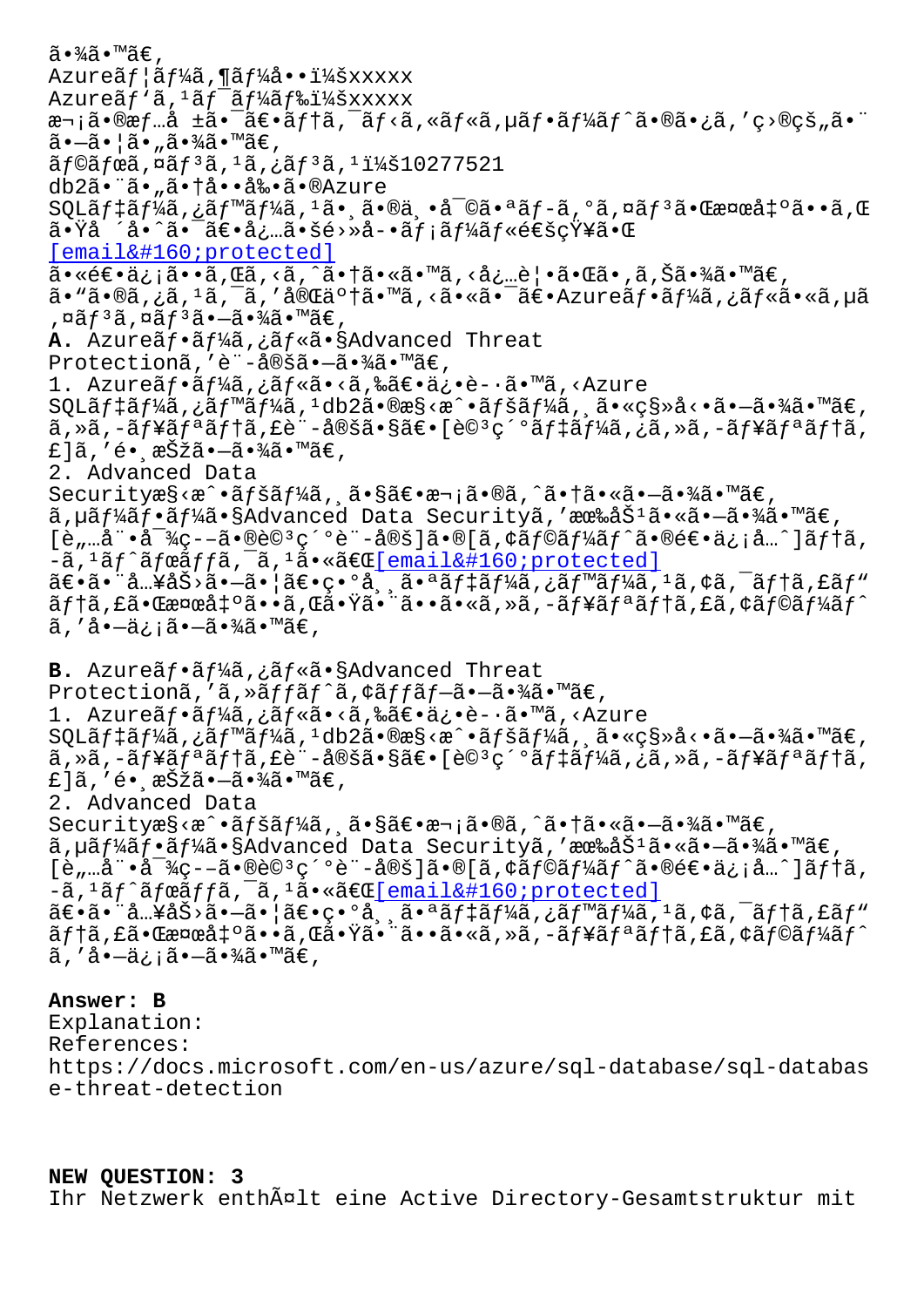Gesamtstruktur enthält drei Sites mit den Namen Site1, Site2 und Site3. Auf Domänencontrollern wird entweder Windows Server 2008 R2 oder Windows Server 2012 R2 ausgef $\tilde{A}/4$ hrt. Jeder Standort enthält zwei Domänencontroller. Site1 und Site2 enthalten einen globalen Katalogserver. Sie m $\tilde{A}$ 1/4ssen eine neue Standortverkn $\tilde{A}$ 1/4pfung zwischen Standort1 und Standort2 erstellen. Die Lösung muss sicherstellen, dass die Standortverkn $\tilde{A}_{4}^{1/2}$ pfung die Replikation aller Namenskontexte unterstützt. Von welchem â€<â€<Knoten aus sollten Sie den Site-Link erstellen? Wählen Sie zum Beantworten den entsprechenden Knoten im Antwortbereich aus.

## **Answer:**

Explanation:

ErlĤuterung

Erstellen Sie einen Site-Link So erstellen Sie einen Site-Link \* Ã-ffnen Sie Active Directory-Standorte und -Dienste. Klicken Sie zum Ã-ffnen von Active Directory-Standorten und -Diensten auf Start, auf Verwaltung und dann auf Active Directory-Standorte und -Dienste. Klicken Sie zum Ã-ffnen von Active Directory-Standorten und -Diensten in Windows Server 2012 auf Start und geben Sie site.msc ein. \* Klicken Sie in der Konsolenstruktur mit der rechten Maustaste auf das standortü bergreifende Transportprotokoll, das der Standortlink verwenden soll. Verwenden Sie den IP-standortübergreifenden Transport, es sei denn, Ihr Netzwerk verf $\tilde{A}^1$ 4 at Remotestandorte, an denen die Netzwerkkonnektivität unterbrochen ist oder keine End-to-End-IP-Konnektivität verfügbar ist. Die SMTP-Replikation (Simple Mail Transfer Protocol) unterliegt EinschrĤnkungen, die fļr die IP-Replikation nicht gelten.

Referenz: Erstellen Sie einen Site-Link http://technet.microsoft.com/en-us/library/cc731294.aspx

Related Posts PEGAPCLSA86V2 Excellect Pass Rate.pdf Test C\_BRIM\_2020 Dumps.pdf 250-566 Exam Details.pdf Valid Dumps 5V0-31.20 Ebook [H12-261\\_V3.0-ENU Reliable Test Duratio](https://stegschool.ru/?labs=PEGAPCLSA86V2_Excellect-Pass-Rate.pdf-616272)n [Valid CAS-004 Exam Topics](https://stegschool.ru/?labs=250-566_Exam-Details.pdf-515161)